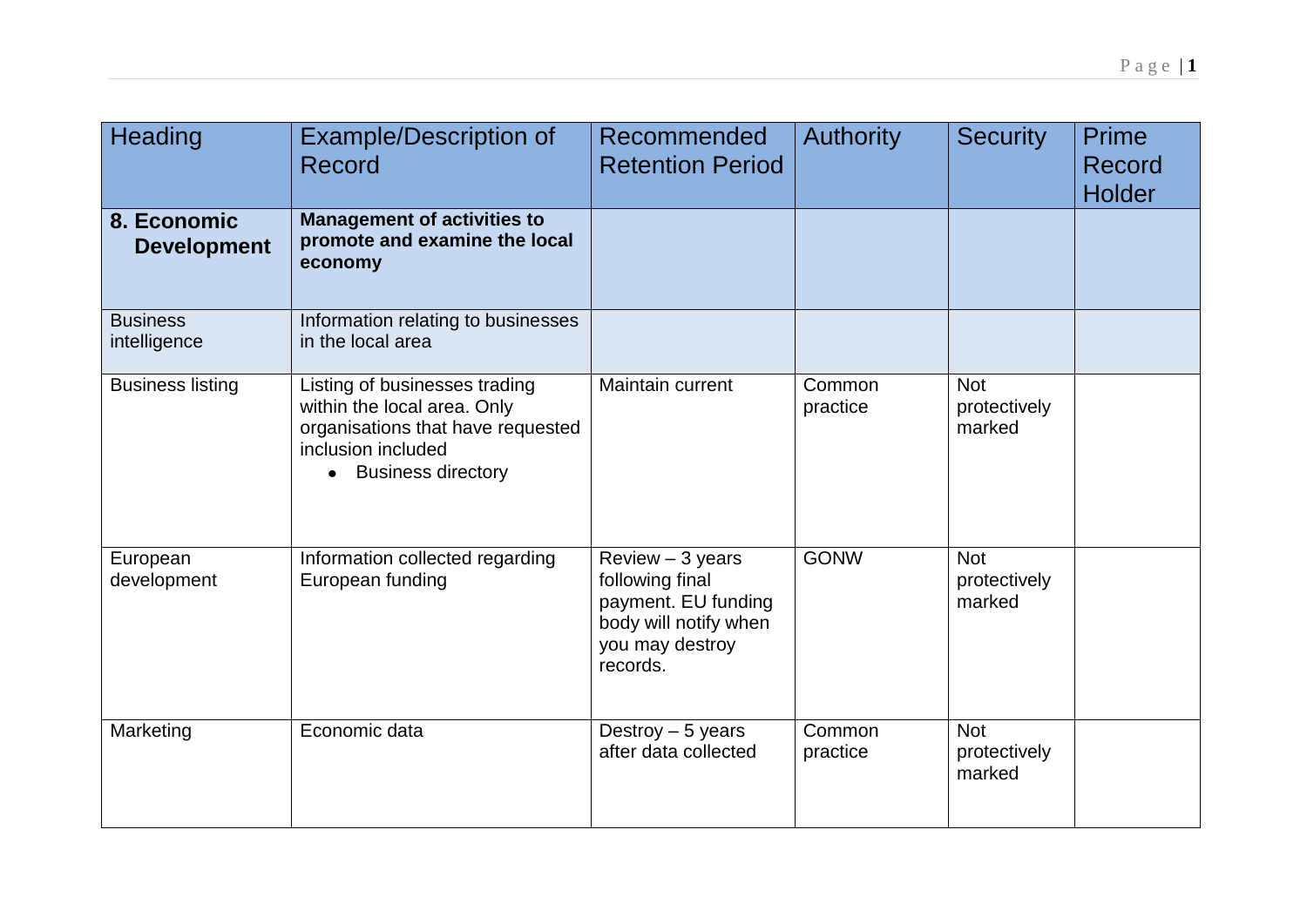| Heading                            | <b>Example/Description of</b><br>Record                                                                                                                                                                        | Recommended<br><b>Retention Period</b>                                       | <b>Authority</b>                                   | <b>Security</b>                      | <b>Prime</b><br>Record<br><b>Holder</b> |
|------------------------------------|----------------------------------------------------------------------------------------------------------------------------------------------------------------------------------------------------------------|------------------------------------------------------------------------------|----------------------------------------------------|--------------------------------------|-----------------------------------------|
| Promotion                          | Management of activities to<br>promote and examine the local<br>economy                                                                                                                                        |                                                                              |                                                    |                                      |                                         |
| Advice to business                 | Information on providing advice to<br>new or existing businesses                                                                                                                                               | Destroy $-$ after 6<br>years                                                 | <b>CWAC</b> retention<br>based on good<br>practice | <b>Not</b><br>protectively<br>marked |                                         |
| <b>Business awards</b>             | Information regarding business<br>awards and grants                                                                                                                                                            | Destroy $-7$ years<br>after scheme to which<br>grant relates is<br>completed | <b>CWAC</b> retention<br>based on good<br>practice | <b>Not</b><br>protectively<br>marked |                                         |
| <b>Business</b><br>development     | Information about activities<br>designed to develop and<br>encourage business development<br>in the local area. Including<br>externally funded projects and<br>sustainability.<br>• Fairs                      | Destroy $-$ after 5<br>years                                                 | <b>CWAC</b> retention<br>based on good<br>practice | <b>Not</b><br>protectively<br>marked |                                         |
| <b>Business</b><br>development     | Information about activities<br>designed to develop and<br>encourage business development<br>in the local area. Including<br>externally funded projects and<br>sustainability.<br><b>Business associations</b> | Destroy - after 7<br>years                                                   | <b>CWAC</b> retention<br>based on good<br>practice | <b>Not</b><br>protectively<br>marked |                                         |
| Film and television<br>development | To promote area as a location<br>and centre of excellence for the<br>film and broadcasting industries                                                                                                          | Review - after 5 years<br>offer to archivist                                 | <b>CWAC</b> retention<br>based on good<br>practice | <b>Not</b><br>protectively<br>marked |                                         |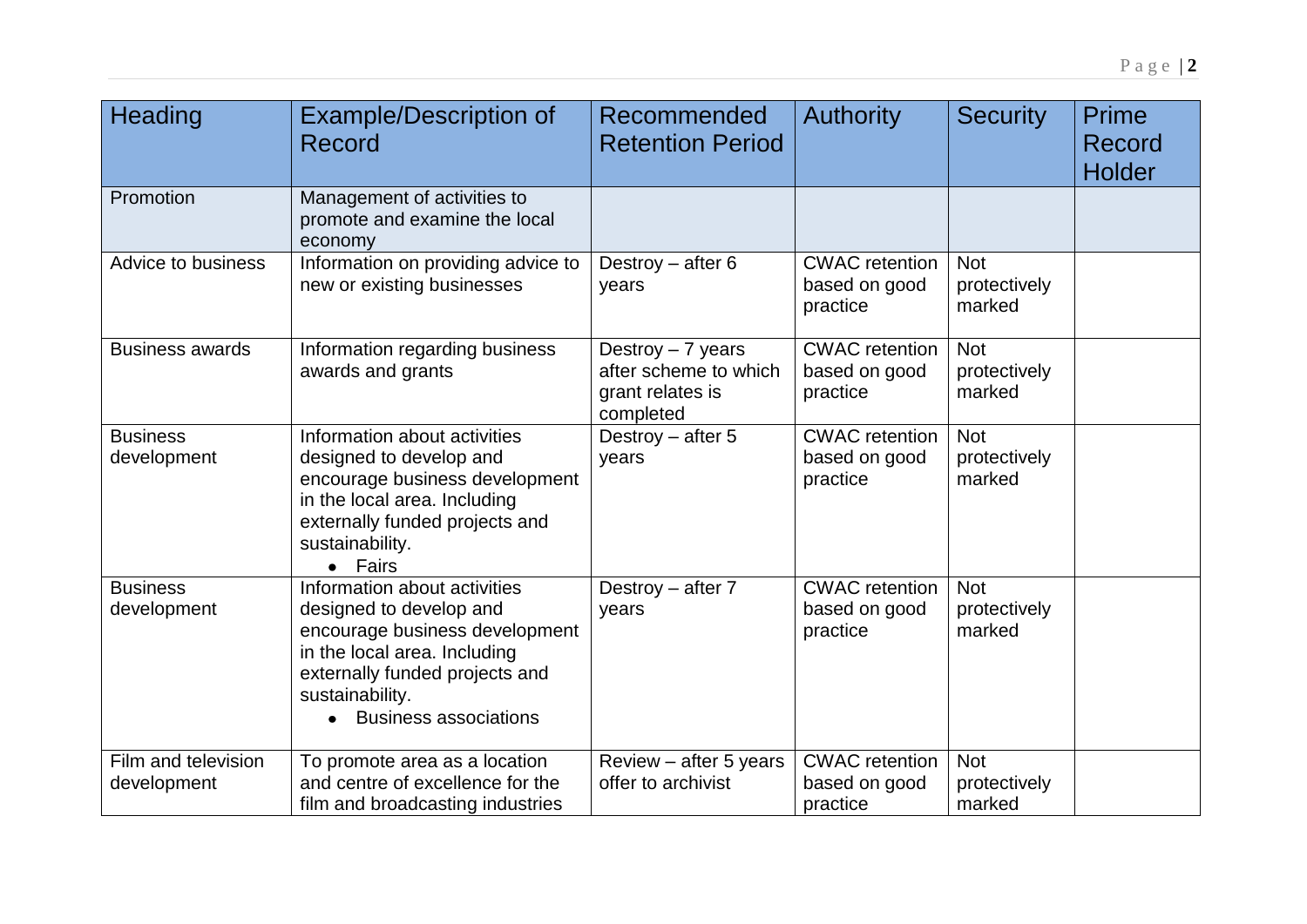| Heading                         | <b>Example/Description of</b><br>Record                                                                                                         | Recommended<br><b>Retention Period</b> | <b>Authority</b>                                   | <b>Security</b>                      | Prime<br>Record<br>Holder |
|---------------------------------|-------------------------------------------------------------------------------------------------------------------------------------------------|----------------------------------------|----------------------------------------------------|--------------------------------------|---------------------------|
| International<br>relations      | Encouraging relations with people<br>from other countries and cultures<br>to support the development of the<br>local area<br>$\bullet$ Twinning | Destroy $-$ after 5<br>years           | <b>CWAC</b> retention<br>based on good<br>practice | <b>Not</b><br>protectively<br>marked |                           |
| List of properties              | A list of properties or land<br>currently available to let within the<br>area                                                                   | Maintain current                       | <b>CWAC</b> retention<br>based on good<br>practice | <b>Not</b><br>protectively<br>marked |                           |
| <b>Markets</b>                  | Information about markets,<br>including farmers markets. Also<br>renting market stalls from the<br>Council                                      | Destroy $-$ after 5<br>years           | <b>CWAC</b> retention<br>based on good<br>practice | <b>Not</b><br>protectively<br>marked |                           |
| Voluntary sector<br>development | The information relating to the<br>encouragement of the voluntary<br>sector activity                                                            | Destroy $-$ after 5<br>years           | <b>CWAC</b> retention<br>based on good<br>practice | <b>Not</b><br>protectively<br>marked |                           |
| Regeneration                    | Regeneration of local<br>communities and regions                                                                                                |                                        |                                                    |                                      |                           |
| Community<br>development        | Information relating to revitalising<br>a specific area or community                                                                            | Permanent - offer to<br>archivist      | <b>RGLA 2.6</b>                                    | <b>Not</b><br>protectively<br>marked |                           |
| Regional<br>development         | Participation in regional activities                                                                                                            | Permanent - offer to<br>archivist      | <b>RGLA 10.1</b>                                   | <b>Not</b><br>protectively<br>marked |                           |
| Rural development               | Information relating to reducing<br>disadvantage and increasing<br>access in rural areas                                                        | Permanent - offer to<br>archivist      | <b>RGLA 10.1</b>                                   | <b>Not</b><br>protectively<br>marked |                           |